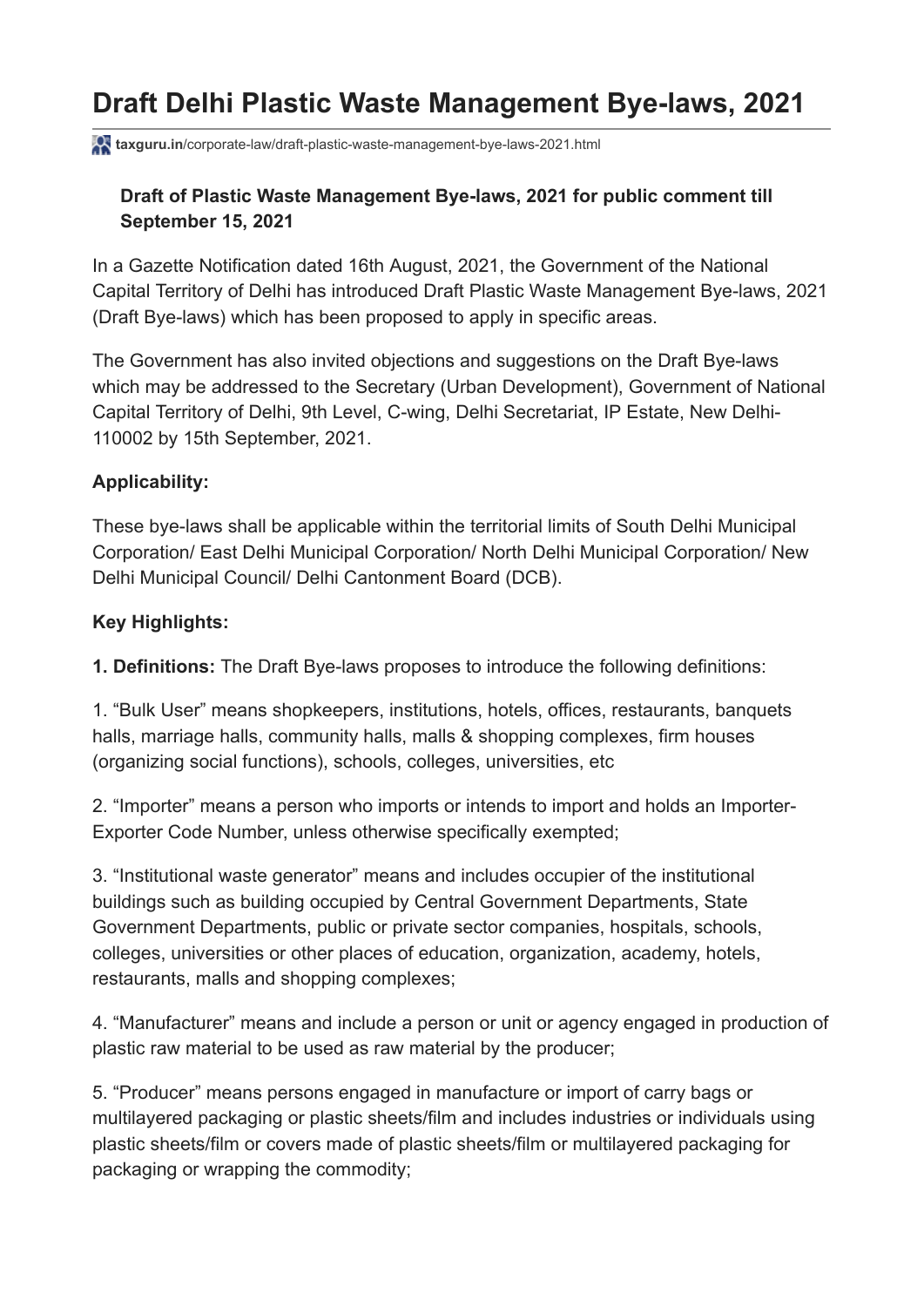6. "Waste generator" means and includes every person or group of persons or institution, residential and commercial establishments including Indian Railways, Airport, Port and Harbor and Defence establishments which generate plastic waste;

### **2. Segregation and primary storage of plastic waste:**

All waste generators will be required to mandatorily segregate and store the plastic waste coming out of their own places regularly into covered waste bins and handover segregated waste to designated waste collectors as per the direction of Concerned Local Body from time to time. The colour of bins for storage of segregated waste shall be "Blue" for Plastic Waste.

### **3. Collection of Plastic Waste:**

The segregation and primary storage of plastic waste will soon be required to be done in accordance with Solid Waste Management Rules. Manual handling of waste in the containers shall be prohibited and the waste generators shall be responsible to deposit their segregated plastic waste for treatment or recycle or any appropriate purpose.

### **4. Secondary storage of plastic waste:**

The law proposes that the plastic waste collected from any source doorsteps needs to be taken to Material Recovery Facility (MRF), community storage bins or fixed or mobile transfer as specified by Concerned Local Bodies (LBs) for secondary storage of waste.

### **5. Transportation of plastic waste:**

The vehicles used for transportation of plastic waste shall be covered in such manner that the collected waste is not exposed to open environment. The vehicles may also include compactors, trucks and mobile transfer stations depending upon choice of technology by Concerned Local Bodies (LBs).

### **6. Processing / Disposal of plastic waste:**

It is proposed that primary responsibility for collection of used multi-layered plastic sachet or pouches or packaging is of Producers, Importers and Brand Owners who introduce the products in the market. They also need to establish a system for collecting back the plastic waste generated due to their products and this plan of collection needs to be submitted to the DPCC while applying for Consent to Establish or Operate or Renewal.

### **7. Responsibility of Producers, Importers and Brand Owners:**

The Draft Bye-laws proposes to cast the following responsibilities on Producers, Importers and Brand Owners: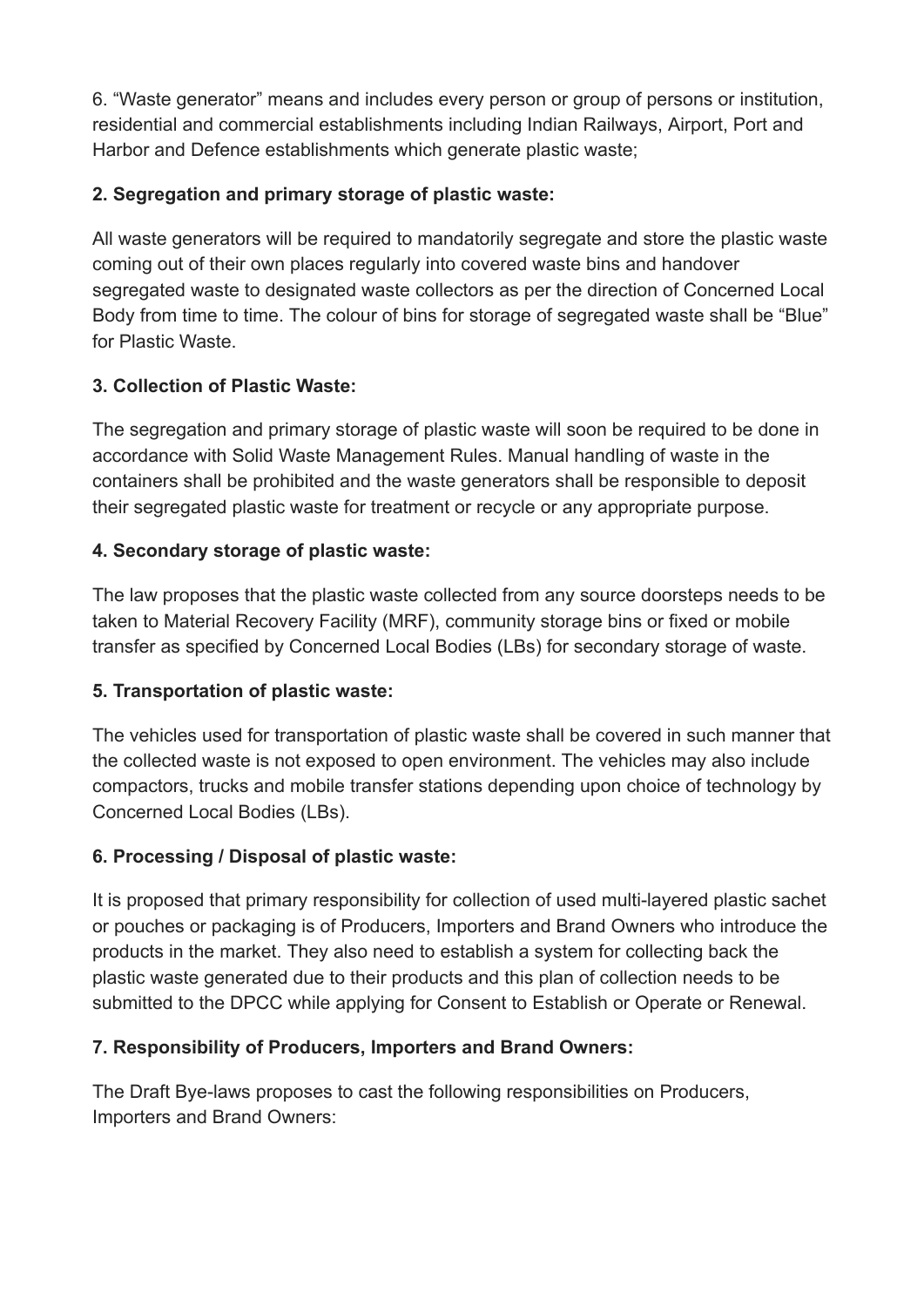- To work out modalities for waste collection system based on Extended Producers Responsibility and involving State Urban Development, either individually or collectively, through their own distribution channel or through the concerned LB within a period of 6 months from the date of publication of these rules;
- Not to manufacture or use any plastic or multilayered packaging for packaging of commodities, on and after the expiry of a period of 6 Months from the date of final publication of these bye-laws in the Official Gazette.

To maintain a record of details of the person engaged in supply of plastic used as raw material to manufacture carry bags or plastic sheet or like or cover made of plastic sheet or multilayered packaging.

### **DEPARTMENT OF URBAN DEVELOPMENT**

(DIRECTORATE OF LOCAL BODIES) **NOTIFICATION** Delhi, the 13th August, 2021

**No. F. 13(307)/UD/MB/2019/PT FILE-1/CD No- 021549589/784.—**In exercise of the powers conferred by Rule 6, Sub Rule(4) of the Plastic Waste Management(PWM) Rules, 2016, as amended till date, made by the Government of India under the provisions of Section 3, Sub-section 2(i) of The Environment (Protection) Act, 1986 (Act 29 of 1986) and Rule 4, Sub-rule 5 of The Environment (Protection) Rules 1986, the Hon"ble Lt. Governor of National Capital Territory of Delhi, hereby publishes the following bye-laws for National Capital Territory of Delhi for Management of Plastic Waste.

Notice to all persons and stakeholders, likely to be affected, is hereby published in daily news papers (Hindi and English) as per sub-section (1) of section 23 of the General Clause Act, 1897 that the said draft will be taken into consideration by the Government of NCT of Delhi on or after expiry of thirty days from the date on which copy of the said draft Bye Laws, published in Delhi Gazette is made available to the public together with any Objections/Suggestions that may be received in respect thereto within stipulated period.

Objections/Suggestions in this behalf should be addressed to The Secretary (Urban Development), Government of National Capital Territory of Delhi, 9<sup>th</sup> Level, C-wing, Delhi Secretariat, IP Estate, New Delhi-110002.

### **DRAFT BYE-LAWS**

**PLASTIC WASTE MANAGEMENT (PWM) BYE-LAWS, 2018 (AMENDED VIDE NOTIFICATION OF MINISTRY OF ENVIRONMENT, FOREST AND CLIMATE CHANGE, DATED 27.03.2018) FOR SOUTH DELHI MUNICIPAL CORPORATION/ EAST DELHI MUNICIPAL CORPORATION/ NORTH DELHI MUNICIPAL CORPORATION/ NEW DELHI MUNICIPAL COUNCIL / DELHI CANTONMENT BOARD (DCB).**

**CHAPTER-I GENERAL**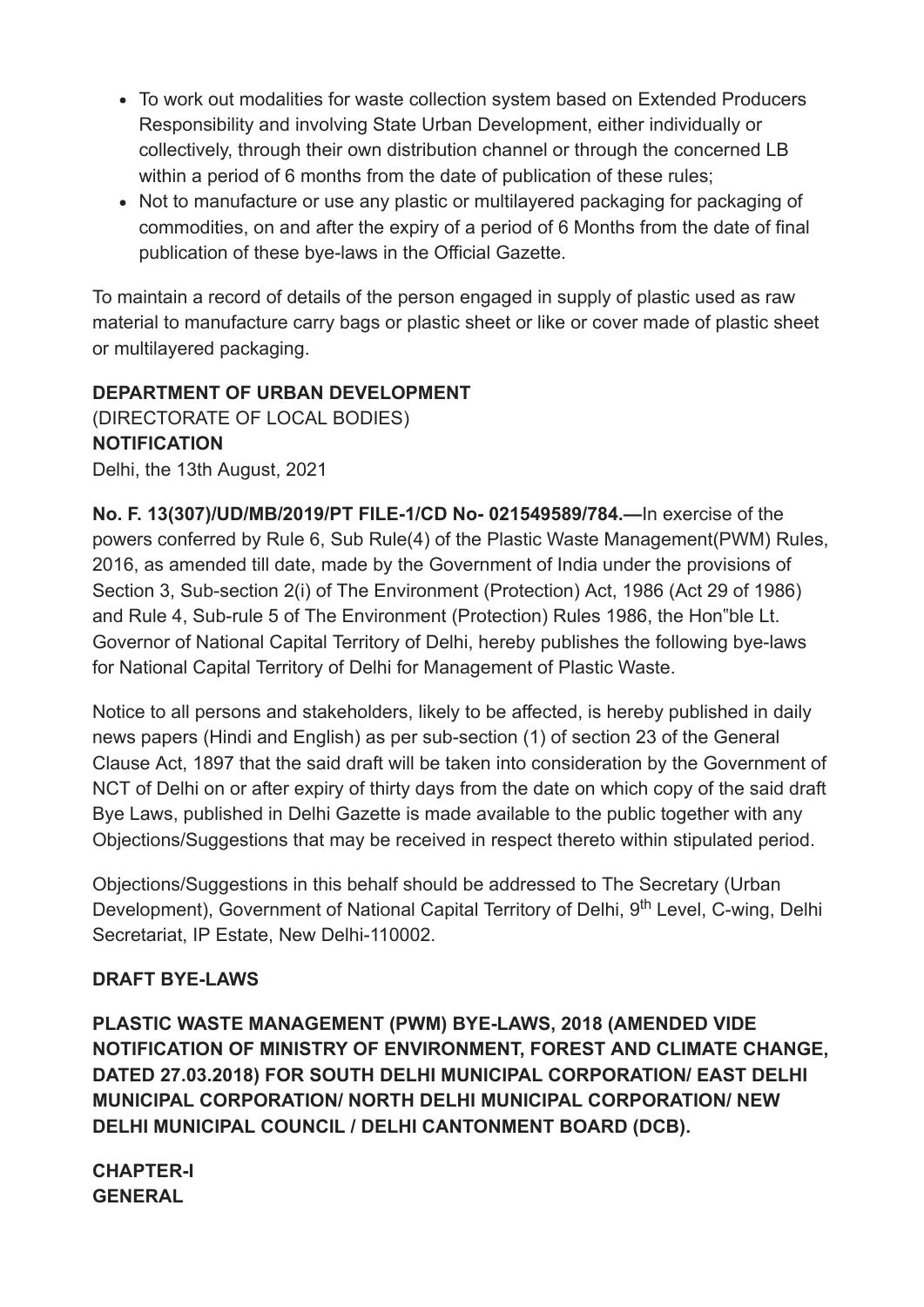(i) These bye-laws shall be called the Plastic Waste Management Bye-laws, 2021.

They shall come into force on the date of their publication in the Delhi Gazette.

**2. Applicability:** These bye-laws shall be applicable within the territorial limits of SOUTH DELHI MUNICIPAL CORPORATION/ EAST DELHI MUNICIPAL CORPORATION/ NORTH DELHI MUNICIPAL CORPORATION/ NEW DELHI MUNICIPAL COUNCIL/ DELHI CANTONMENT BOARD (DCB) hereinafter referred to as "(SOUTH DELHI MUNICIPAL CORPORATION / EAST DELHI MUNICIPAL CORPORATION / NORTH DELHI MUNICIPAL CORPORATION / NEW DELHI MUNICIPAL COUNCIL / DELHI CANTONMENT BOARD (DCB) Plastic Waste Management Bye-laws, 2021.

**3. Act:** Means Environment (Protection) Act, 1986 (as amended)

**4. Definitions**: (i) In these bye-laws, unless the context otherwise requires:-

**a. "brand owner** "means a person or company who sells any commodity under a registered brand label;

**(ab)** "**alternate use'** means use of a material for a purpose other than for which it was conceived, which is beneficial because it promotes resource efficiency";

**(ac)** "**Bulk User**" means shopkeepers, institutions, hotels, offices, restaurants, banquets halls, marriage halls, community halls, malls & shopping complexes, firm houses (organizing social functions), schools, colleges, universities, etc.;

**b. "carry bags"** mean bags made from plastic material or compostable plastic material, used for the purpose of carrying or dispensing commodities which have a self-carrying feature but do not include bags that constitute or form an integral part of the packaging in which goods are sealed prior to use;

**c. "commodity"** means tangible item that may be bought or sold and includes all marketable goods or wares;

**d. "compostable plastics"** mean plastic that undergoes degradation by biological processes during composting to yield CO2, water, inorganic compounds and biomass at a rate consistent with other known compostable materials, excluding conventional petrobased plastics, and does not leave visible, distinguishable or toxic residue;

**e. "consent"** means the consent to establish and operate from the concerned State Pollution Control Board or Pollution Control Committee granted under the Water (Prevention and Control of Pollution) Act, 1974 (6 of 1974), and the Air (Prevention and Control of Pollution) Act, 1981 (14 of 1981);

**f. "disintegration"** means the physical breakdown of a material into very small fragments: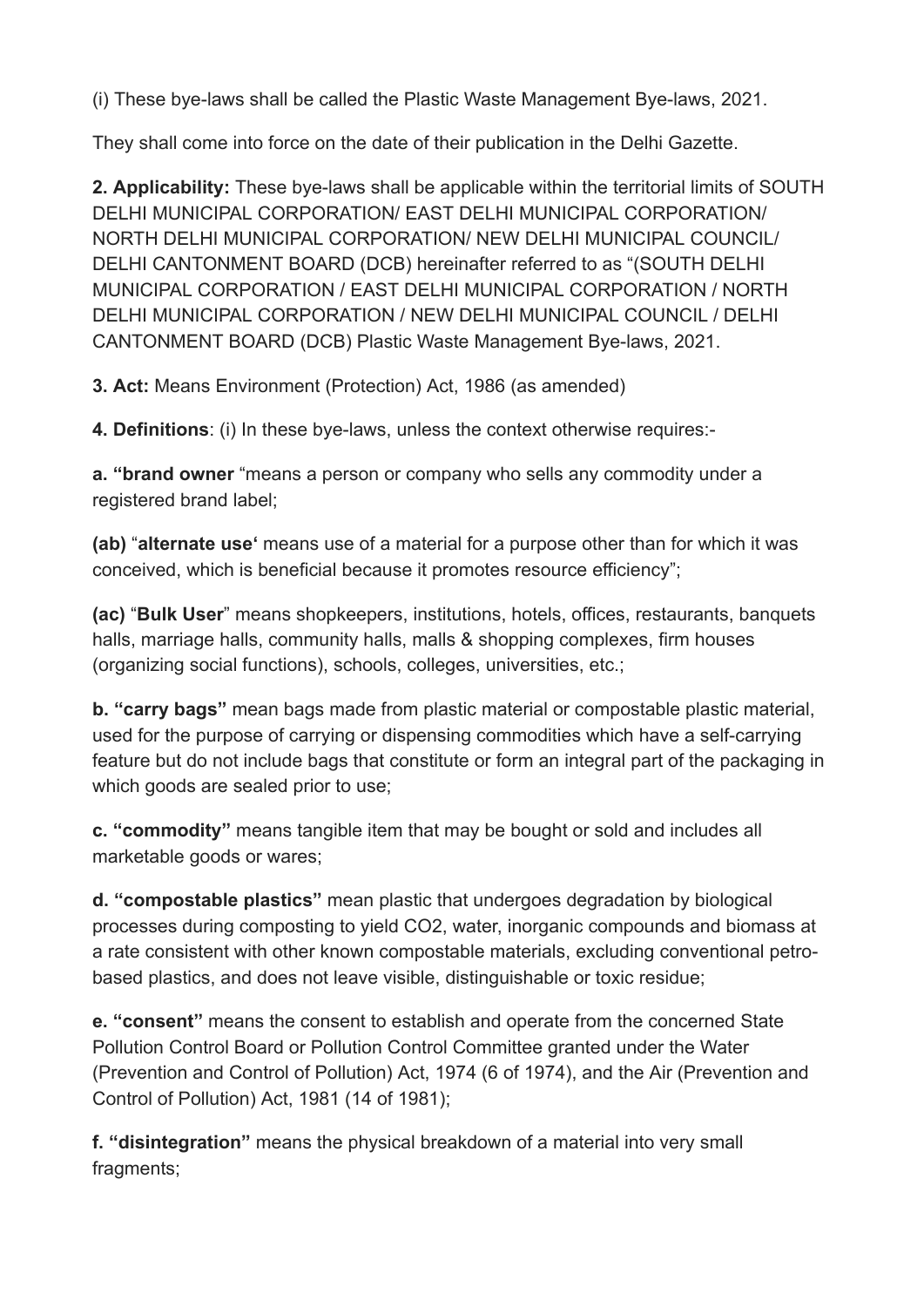**g. "extended producer's responsibility"** means the responsibility of a producer for the environmentally sound management of the product until the end of its life;

**(ga). ‗energy recovery'** means energy recovery from waste that is conversion of waste material into usable heat, electricity or fuel through a variety of processes including combustion, gasification, pyrolysis, anaerobic digestion and land fill gas recovery;

**h. "food-stuffs"** mean ready to eat food products, fast food, processed or cooked food in liquid, powder, solid or semi solid, plastic or semi-plastic form;

**i. "facility"** means the premises used for collection, storage, recycling, processing and disposal of plastic waste;

**j. "importer"** means a person who imports or intends to import and holds an Importer-Exporter Code Number, unless otherwise specifically exempted;

**k. "institutional waste generator"** means and includes occupier of the institutional buildings such as building occupied by Central Government Departments, State Government Departments, public or private sector companies, hospitals, schools, colleges, universities or other places of education, organization, academy, hotels, restaurants, malls and shopping complexes;

**l. "integral packaging"** means plastic film which is in sandwich form between any two layers and sealed before its use;

**m. "local body"** means urban local body with different nomenclature such as South Delhi Municipal Corporation (SDMC), North Delhi Municipal Corporation (North DMC), East Delhi Municipal Corporation (EDMC), New Delhi Municipal Council (NDMC) and Delhi Cantonment Board (DCB);

**n. "manufacturer"** means and include a person or unit or agency engaged in production of plastic raw material to be used as raw material by the producer;

**o. "Material Recovery Facility (MRF)"** It means a facility where non- compostable solid waste can be temporarily stored by local bodies or any person or agency authorized by them to facilitate segregation, sorting and recovery of recyclables from other plastic waste before it is processed or disposed;

**p. "multilayered packaging"** means any material used or to be used for packaging and having at least one layer of plastic as the main ingredients in combination with one or more layers of materials such as paper, paper board, polymeric materials, metalized layers or aluminium foil, either in the form of a laminate or co-extruded structure;

**q. "plastic"** means material which contains as an essential ingredient a high polymer such as polyethylene terephthalate, high density polyethylene, Vinyl, low density polyethylene, polypropylene, polystyrene resins, multi-materials like acrylonitrile butadiene styrene, polyphenylene oxide, polycarbonate, Polybutylene terephthalate;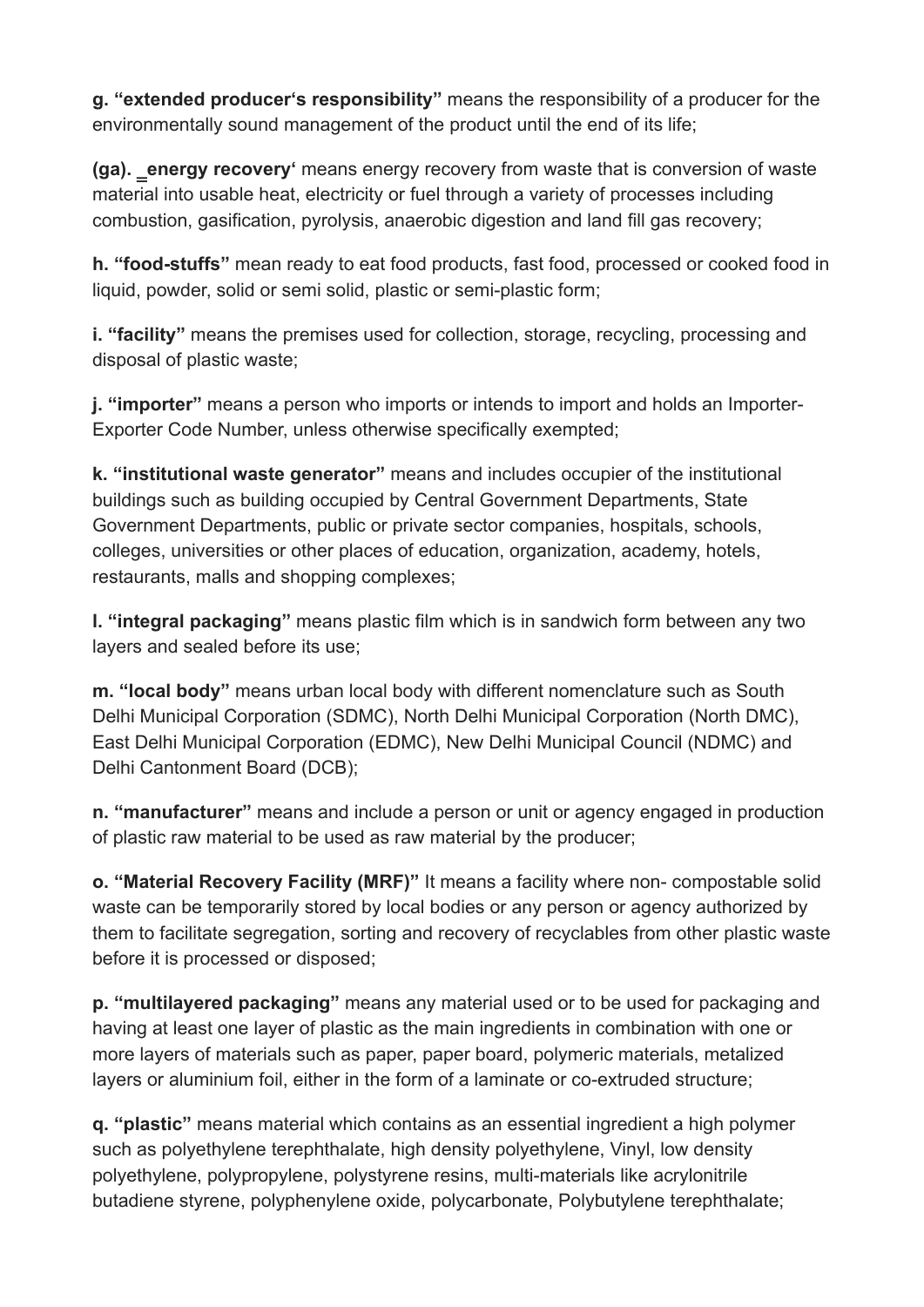**r. "plastic sheet"** means Plastic sheet is the sheet/film made of plastic;

**s. "plastic waste"** means any plastic discarded after use or after their intended use is over;

**t. "prescribed authority"** means the authorities specified in Rule 12 of PWM Rules, 2016, as amended, 2018;

**u. "producer"** means persons engaged in manufacture or import of carry bags or multilayered packaging or plastic sheets/film and includes industries or individuals using plastic sheets/film or covers made of plastic sheets/film or multilayered packaging for packaging or wrapping the commodity;

**v. "recycling"** means the process of transforming segregated plastic waste into a new product or raw material for producing new products;

**w. "registration"** means registration with the Delhi Pollution Control Committee (DPCC);

**x. "rules"** rules means Plastic Waste Management Rules, 2016, as amended to date;

**y. "street vendor"** shall have the same meaning as assigned to it in clause (l) of subsection (1) of Section 2 of the Street Vendors (Protection of Livelihood and Regulation of Street Vending) Act, 2014 (7 of 2014);

**z. "virgin plastic"** means plastic material which has not been subjected to use earlier and has also not been blended with scrap or waste;

**(za). "waste generator"** means and includes every person or group of persons or institution, residential and commercial establishments including Indian Railways, Airport, Port and Harbor and Defence establishments which generate plastic waste;

**(zb). "waste management"** means the collection, storage, transportation reduction, reuse, recovery, recycling, composting or disposal of plastic waste in an environmentally safe manner;

**(Zc). "waste pickers"** mean individuals or agencies, groups of individuals voluntarily engaged or authorized for picking of recyclable plastic waste;

**(zd)** The words and expressions used but not defined herein shall have the same meaning as respectively assigned to them in the Plastic Waste Management Rules, 2016 as amended, 2018;

### **CHAPTER-II**

**SEGREGATION AND PRIMARY STORAGE OF PLASTIC WASTE** –

**5. Segregation and storage of Plastic Waste at source:-**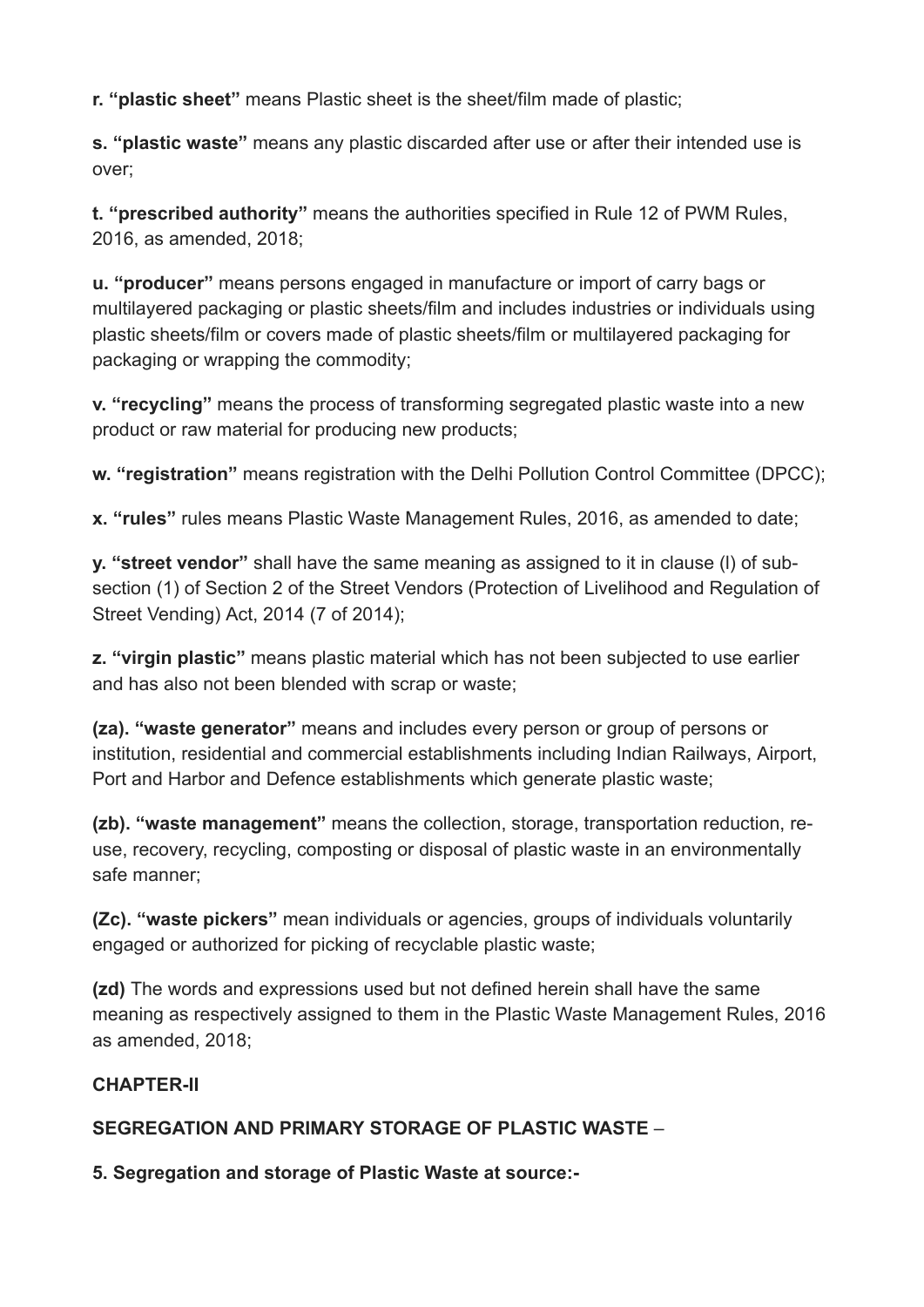(i) It shall be necessary for all waste generators to segregate and store the plastic waste coming out of their own places regularly into covered waste bins and handover segregated waste to designated waste collectors as per the direction of Concerned Local Body from time to time.

(ii) Every bulk waste generator is to separate and store the Plastic Waste coming out of their own places into suitable bins and handover segregated waste to authorized waste processing or disposal facilities or deposition centers through the authorized waste collection agency with paying the carrying charges specified by Concerned Local Body (LBs) from time to time.

(iii) The colour of bins for storage of segregated waste shall be "Blue" for Plastic Waste.

(iv) No person shall organise an event or gathering of more than one hundred persons at any unlicensed place without intimating Concerned Local Body (LBs) online along with payment of user fee as prescribed in the schedule, at least three working days in advance and such person or the organiser of such event shall ensure segregation of plastic waste at source and handing over of segregated waste to waste collector or agency as specified by Concerned Local Body (LBs).

(v) Every street vendor / vendor shall keep suitable containers for storage of segregated plastic waste generated during the course of his activity such as food waste, disposable plates, cups, cans, wrappers, coconut shells, leftover food, vegetables, fruits, etc., and shall deposit such waste at waste storage depot or container or vehicle as notified by Concerned Local Body (LBs).

### **CHAPTER-III**

### **PLASTIC WASTE COLLECTION**

### **6. Collection of Plastic Waste:-**

(i) Segregation and primary storage of plastic waste shall be done in accordance with SWM Rules, 2016, read with amendment thereof in 2018 and as amended on date.

(ii) Manual handling of waste in the containers shall be prohibited. If unavoidable due to constraints, manual handling shall be carried out under proper protection with due care for safety of workers.

(iii) Waste generators shall be responsible to deposit their segregated plastic waste (should not be transported along with Municipal Solid Waste to designated landfill sites), shall be transported or deployed by Concerned Local Body (LBs) or by the notified authorized waste collector in the Auto-Tippers/Rickshaws etc for treatment or recycle or any appropriate purpose. Segregated plastic waste from multi-storied buildings, apartments, housing complexes may be collected from the entry gate or any other designated location.

#### **CHAPTER-IV**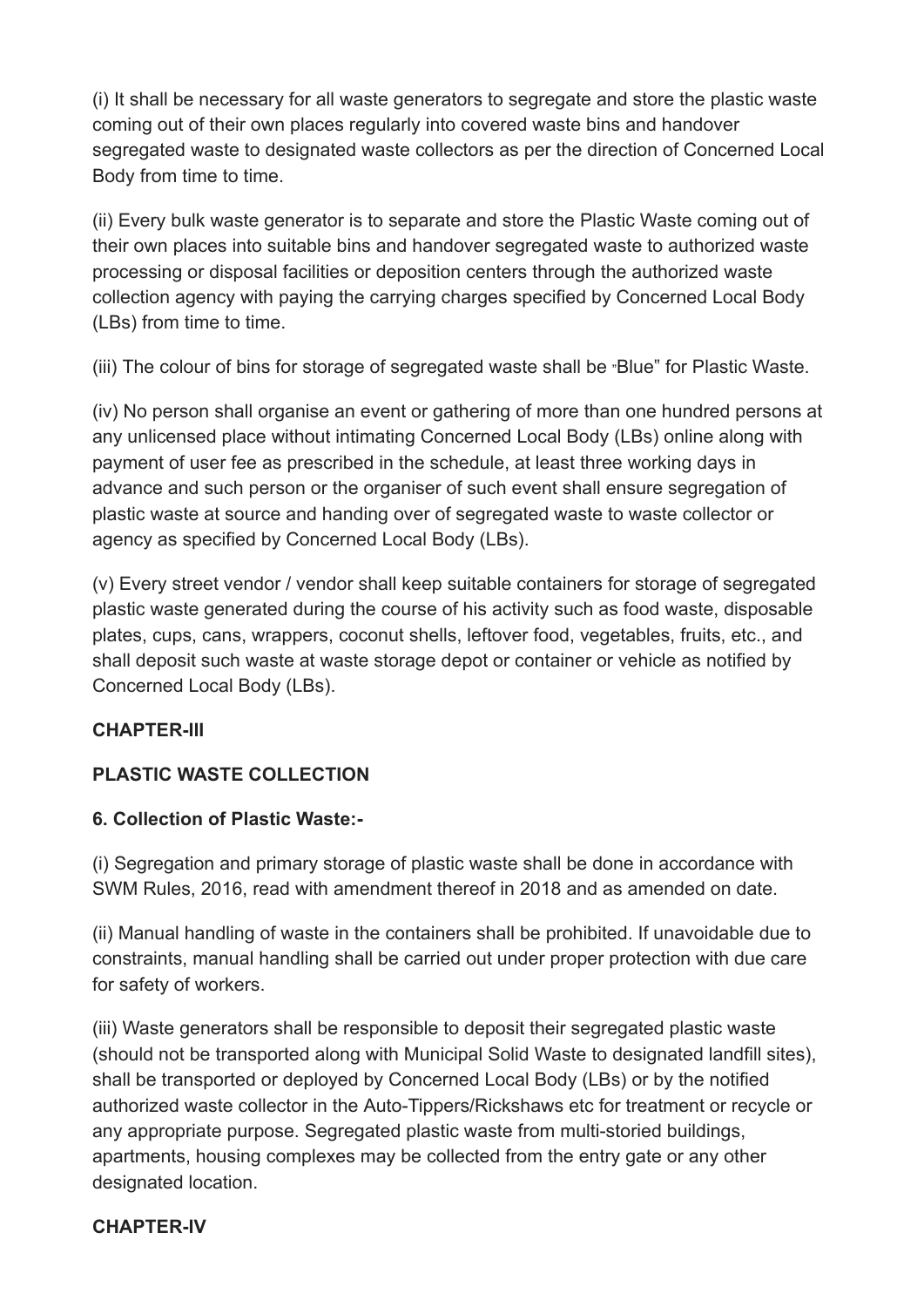### **SECONDARY STORAGE OF PLASTIC WASTE**

#### **7. Storage of plastic waste in the secondary storage points:-**

(i) Plastic waste collected from any source doorsteps shall be taken to Material Recovery Facility (MRF), community storage bins or fixed or mobile transfer as specified by Concerned Local Bodies (LBs) for secondary storage of waste;

(ii) Such MRF or secondary storage points shall have covered containers (of specified colour) for separate storage of plastic waste;

(iii) Different containers shall be used in the areas demarcated by Concerned Local Bodies (LBs) to keep segregated plastic waste. Concerned Local Bodies (LBs) shall separately notify, from time to time, mandatory colour coding and other specifications of receptacles prescribed for storage and delivery of different types of plastic waste to enable safe and easy collection without any mixing or spillage of waste, which generators of different types of plastic waste shall have to adhere to;

(iv) Concerned Local Bodies (LBs) on its own or through outsourcing agencies shall maintain the storage facilities for plastic waste in a manner that does not create unhygienic and unsanitary conditions around it;

(v) Containers of various sizes in the secondary storage depots shall be provided by Concerned Local Bodies (LBs) or any assigned agencies;

(vi) Storage facilities shall be created and established by taking into account quantities of waste generation in a given area and the density of population;

(vii) Storage facilities shall be user friendly and shall be so designed that it ensures compaction of waste and that the waste stored is not exposed to open atmosphere;

(viii) Concerned Local Bodies (LBs) or its specified agency shall carry out washing and disinfection of all the bins on a weekly basis.

### **CHAPTER-V**

### **8. Transportation of plastic waste:-**

(i) Vehicles used for transportation of plastic waste shall be covered in such manner that the collected waste is not exposed to open environment. The vehicles may also include compactors, trucks and mobile transfer stations depending upon choice of technology by Concerned Local Bodies (LBs);

(ii) The storage facilities set up by Concerned Local Bodies (LBs) shall be attended regularly for clearing waste. The areas around the place where the bins or containers are kept shall also be cleaned;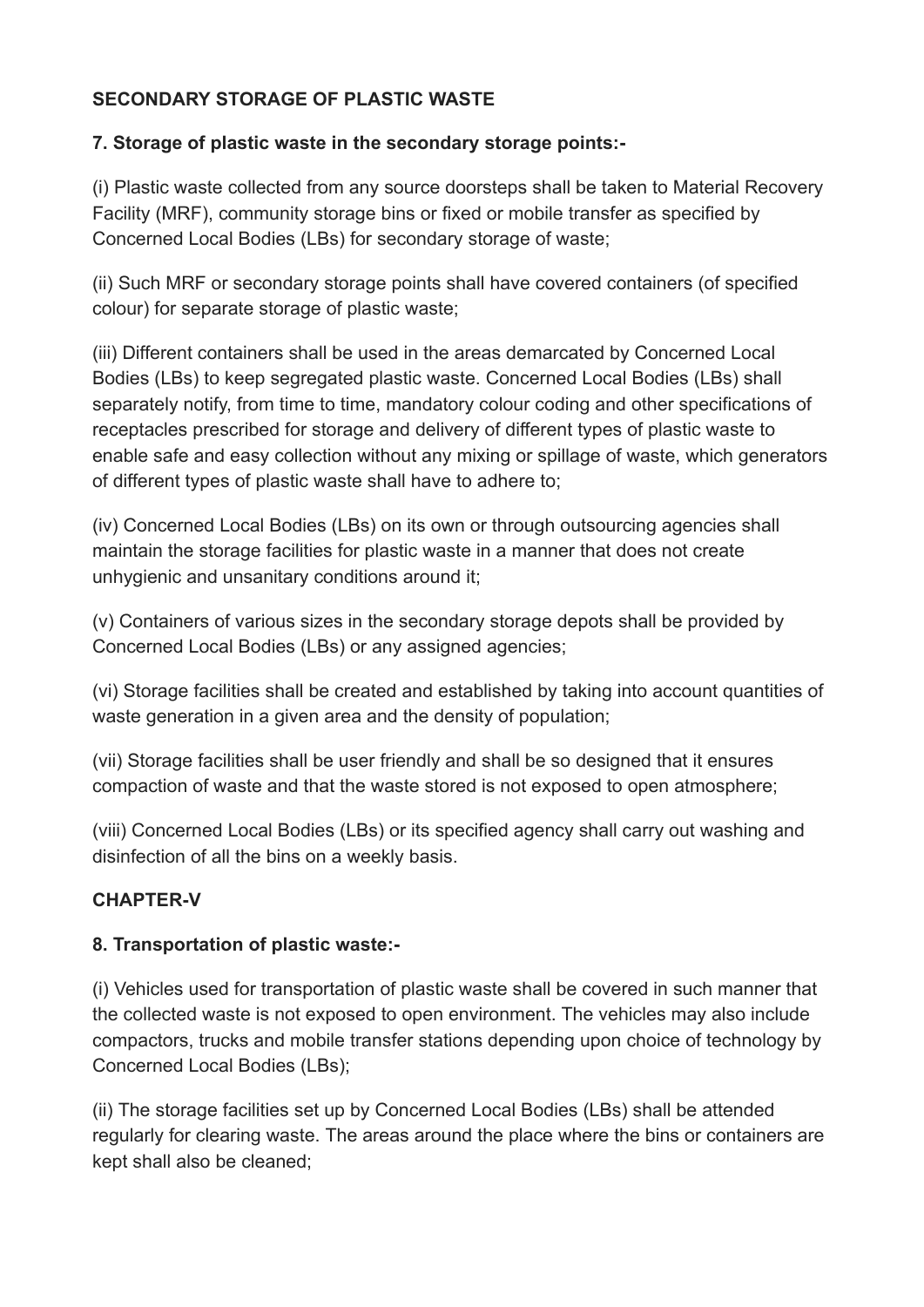(iii) There should be no inter-mixing of plastic waste from various sources during the transportation of waste.

### **CHAPTER-VI**

### **PROCESSING / DISPOSAL OF PLASTIC WASTE**

### **9. Processing / Disposal of plastic waste:-**

(i) The primary responsibility for collection of used multi-layered plastic sachet or pouches or packaging is of Producers, Importers and Brand Owners who introduce the products in the market. They need to establish a system for collecting back the plastic waste generated due to their products. This plan of collection to be submitted to the DPCC while applying for Consent to Establish or Operate or Renewal.

(ii) Concerned Local Bodies (LBs) shall facilitate construction, operation and maintenance of Material Recovery Facility (MRF), plastic waste processing facilities and associated infrastructure on their own or through any agency for optimum utilisation of various components of plastic waste adopting suitable technology including the following technologies and adhering to the guidelines issued by the Ministry of Housing and Urban Development (MoHUA) from time to time and standards prescribed by the Central Pollution Control Board:-

(a) To minimise transportation cost and environmental impacts;

(b) Through plastic waste processing and recycling facilities;

(c) Through waste to energy processes by refuse derived fuel for combustible fraction of waste or supply as feedstock to plastic waste based power plants; and/or

(iii) Concerned LBs shall endeavour to create a market for consumption of Refuse Drive Fuel (RDF);

(iv) In waste to energy plant by controlled incineration, absolute segregation shall be mandatory and be part of the terms and conditions of the relevant contracts;

(v) LBs shall ensure the recyclables such as plastic.

### **CHAPTER-VII**

### **USER FEE AND LEVYING OF SPOT FINE / PENALTY**

**10. User fee for collection, transportation, processing / disposal of plastic waste:-** In accordance with SWM Rules, 2016:

(i) Concerned Local Bodies (LBs) shall adopt different methods for collection of user fee including online payment.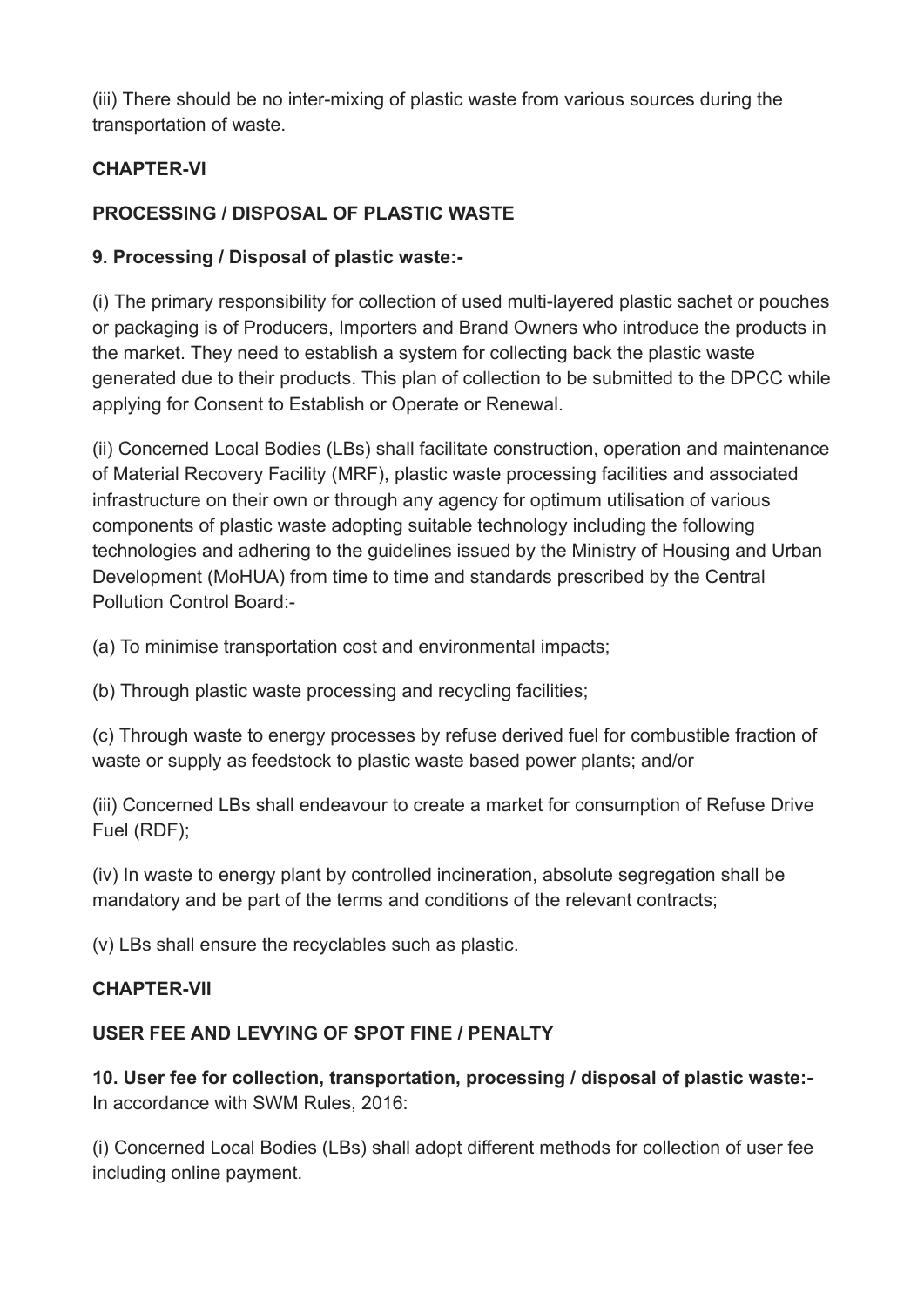(ii) Special days in a month, preferably in first week of each month, shall be fixed for collection of user fee.

### **CHAPTER-VIII**

### **11. MISCELLANEOUS –**

(i) If any doubt or difficulty arises in the interpretation or implementation of these byelaws, the same shall be placed before the Commissioner, Concerned Local Bodies (LBs), whose decision in the matter shall be final.

(ii) **Co-ordination with Government Bodies:** Concerned Local Bodies (LBs) shall coordinate with other government agencies and authorities, to ensure compliance of these bye-laws within areas under the jurisdiction or control of such bodies. In case of any difficulty matter shall be placed before Chief Secretary of Government of NCT of Delhi.

(iii)The competent authority may issue general or special orders from time to time for proper implementation of Plastic Waste Management Rules, 2016 as amended, 2018 and these bye-Laws.

(iv) Single-use plastics, often also referred to as disposable plastics (use-and-throw items), are commonly used for plastic packaging and include items intended to be used only once before they are throw away or recycled. These include, among other items, carry bags, food packaging, bottles, straws, containers, cups and cutlery. Over the years, the amount of plastic entering oceans and seas has increased. Plastic Marine litter is harmful for marine ecosystem, biodiversity and potentially human health. Widespread concern on the issue has necessitated the need for a strategic approach to management of plastic waste. The single-use plastic items represent majority of items found in plastic marine litter. Under the Plastic Waste Management Rules, 2016 as amended, 2018 plastic carry bags (virgin or recycled) with thickness less than 50 micron and plastic sheet or like, which is not an integral part of multi-layered packaging and cover made or plastic sheet used for packaging, wrapping commodities, with thickness less than 50 micron are banned.

(v) Concerned Local Bodies (LBs) or the authorized agency engaged by it shall provide and maintain sufficient number of community litter bins of sufficient size on public roads surroundings of railway stations, bus stops, religious places, commercial areas etc.

### **12. RESPONSIBILITY OF CONCERNED LOCAL BODIES (LBs)**

(i) Concerned Local Bodies (LBs) shall within its territorial area, be responsible for ensuring regular system of surface cleaning of all common streets/roads, public places, temporary settlements, slum areas, markets, its own parks, gardens, drains etc. by employing human resources and machines and shall be bound to collect the plastic from the declared storage containers, and transport it every day to the final disposal point in closed vehicles for which Concerned Local Bodies (LBs) may engage private parties on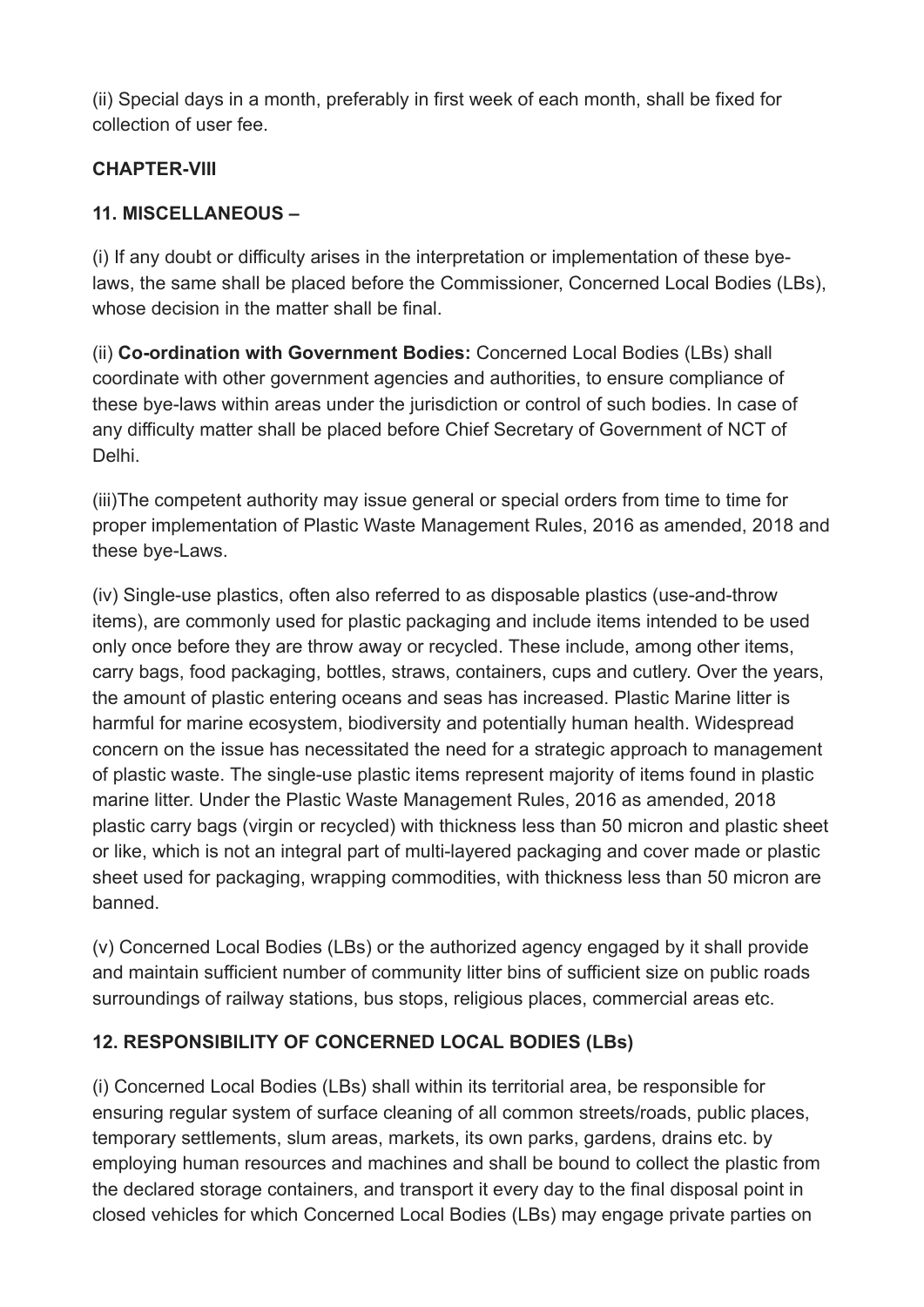contract or Public Private Partnership mechanism, apart from its own cleaning staff and vehicles. In addition, Concerned Local Bodies (LBs) shall identify all the commercial areas for carrying out sweeping twice a day;

(ii) Concerned Local Bodies (LBs). or the authorized agency engaged by it shall provide and maintain sufficient number of community litter bins of sufficient size on public roads, in surroundings of railway stations, bus stops, religious places, in commercial areas etc;

(iii) Concerned Local Bodies (LBs) for the purpose of managing plastic waste activities in decentralized and regular manner shall designate one ward officer in every ward to supervise the spots of containers, public toilets, community toilets or urinals in public places, transfer station for public plastic, landfill processing units etc;

(iv) The competent authority shall designate senior Officer/s, preferably not below the rank of Additional Deputy Commissioner or equivalent, as Nodal Officer/s to monitor the progress of segregation, collection, transportation, processing and disposal of plastic waste;

(v) Each ward shall be divided into sweeping beats based on the prescribed parameter and deploy manpower accordingly or rationalize the existing deployment and monitor their work by using latest technology. Wherever it is unable to get sweeping through its own staff, it may outsource through contract. Each beat shall be inspected by the supervising officials on daily basis prescribed as per directions;

(vi) Concerned Local Bodies (LBs) shall employ latest road/street cleaning machines, mechanical sweepers or other equipments which improves the efficiency of sweeping and drainage cleaning;

(vii) Concerned Local Bodies (LBs) shall create awareness and sensitization through Information, Education and Communication (IEC) campaign and educate the waste generators and other stakeholders about the various provisions of Plastic Waste Management Rules and these bye laws with special emphasis on user fee and fines/penalties;

(viii) Concerned Local Bodies (LBs) shall make efforts to streamline and formalize plastic waste management systems and endeavour that the informal sector workers in waste management (waste pickers) are given priority to upgrade their work conditions and are enumerated and integrated into the formal system of plastic waste management;

(ix) Concerned Local Bodies (LBs) shall ensure that the operator of a facility provides personal protection equipment including uniform, fluorescent jacket, hand gloves, raincoats, appropriate foot wear and masks to all workers handling plastic waste and the same are used by the work force;

(x) Concerned Local Bodies (LBs). shall ensure occupational safety of its own staff and staff of

outsourced agency involved in collection, transport and handling of waste by providing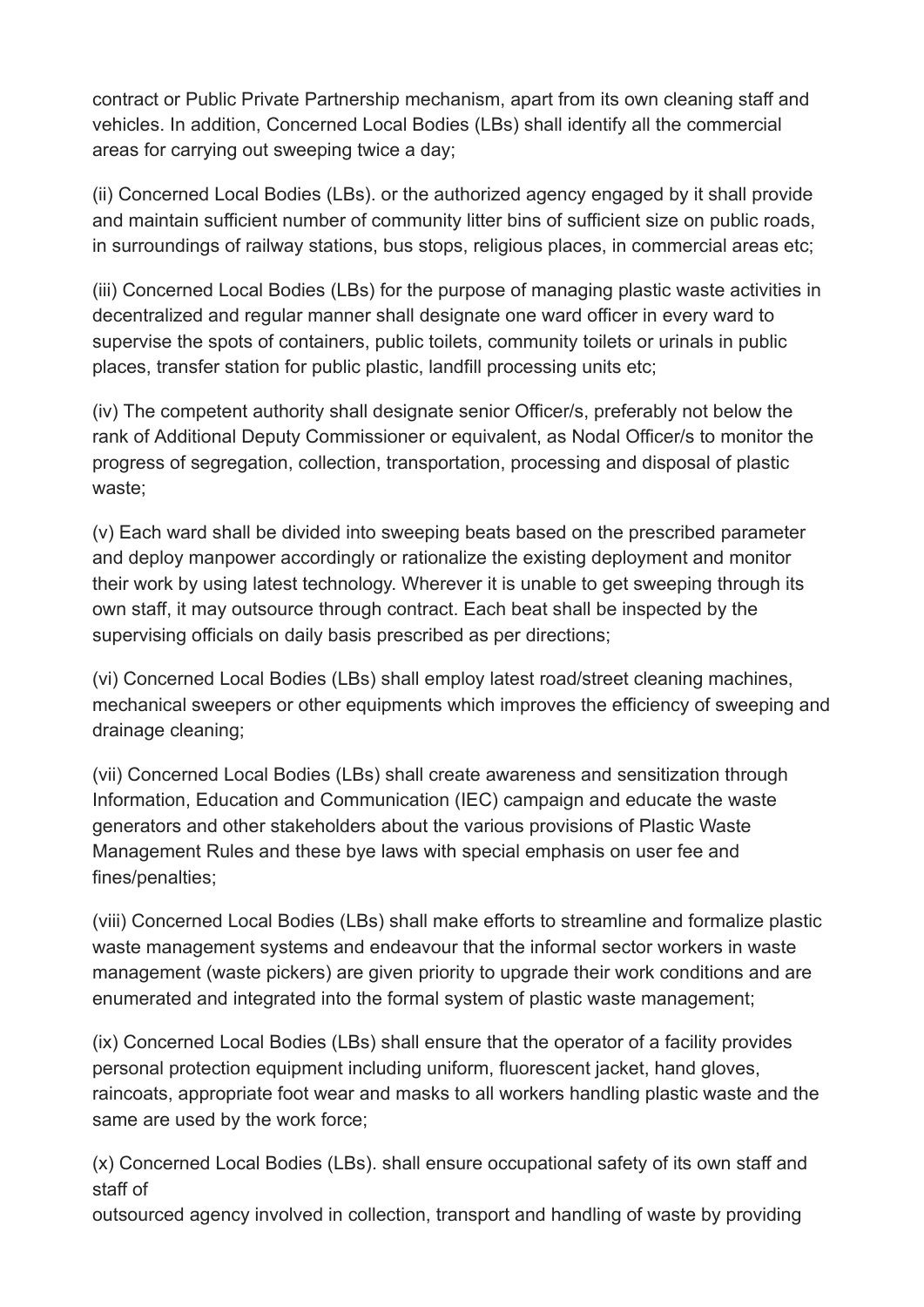appropriate and adequate personal protective equipments;

(xi) In case of an accident at any plastic waste processing or treatment or disposal facility or landfill site, the officer-in-charge of the facility shall report to Concerned Local Bodies (LBs) immediately which shall review and issue instructions, if any, to the in-charge of the facility;

(xii) Regular checks: The Commissioner, Deputy Commissioner or any other officer authorised by the Commissioner shall conduct regular checks in various parts of the wards and other places of collection, transportation, processing and disposal of plastic waste to supervise compliance of various provisions of PWM Rules and these bye laws;

(xiii) Concerned Local Bodies (LBs) shall develop a public grievance redressal system (PGRS) by setting up of call centre at its headquarter. The PGRS may include SMS based service, mobile application or web based services;

(xiv) Concerned Local Bodies (LBs) shall install bio-metric/smart card technologies/ICT System for tracking and recording attendance of employees associated with the working of PWM Rules and these bye-laws at HQ/all zones/ward offices etc. and shall make an endeavour to integrate such system with the salary/wages/remuneration;

(xv) Transparency and Public Accessibility: To ensure greater transparency and public accessibility, concerned LBs shall provide all necessary information through its website;

(xvi) Concerned LBs shall perform all other duties mentioned in PWM Rules 2016 AND 2018, which have not been specifically mentioned in these bye-laws.

### **CHAPTER-IX**

### **13. FINES TO BE PAYABLE BY RETAILERS / STREET VENDORS FOR CONTRAVENTION OF THE PWM RULES AS PROVIDED:-**

Under Rule 14(2) of Plastic Waste Management Rules,

(i) Whosoever contravenes or fails to comply with any of the provisions of PWM rules or these Bye-Laws shall be imposed with fine as mentioned in **Schedule-I** appended to these bye-laws; violation by retailers, street vendors shall be considered for selling or providing commodities in plastic packaging items which are not manufactured or labelled in accordance with the plastic waste management rules 2018;

(ii) In case of repeated contravention or non-compliance as mentioned in clause (a) above, fine amount for every such default shall be levied;

(iii) The Concerned LBs shall designate officers for levying fine or penalty by issuing an order in this behalf. The fine/Penalty amount is specified in Schedule-I;

(iv) The fine or penalty mentioned in Schedule-I shall stand automatically increased by 5% per year with effect from  $1<sup>st</sup>$  January of each successive year;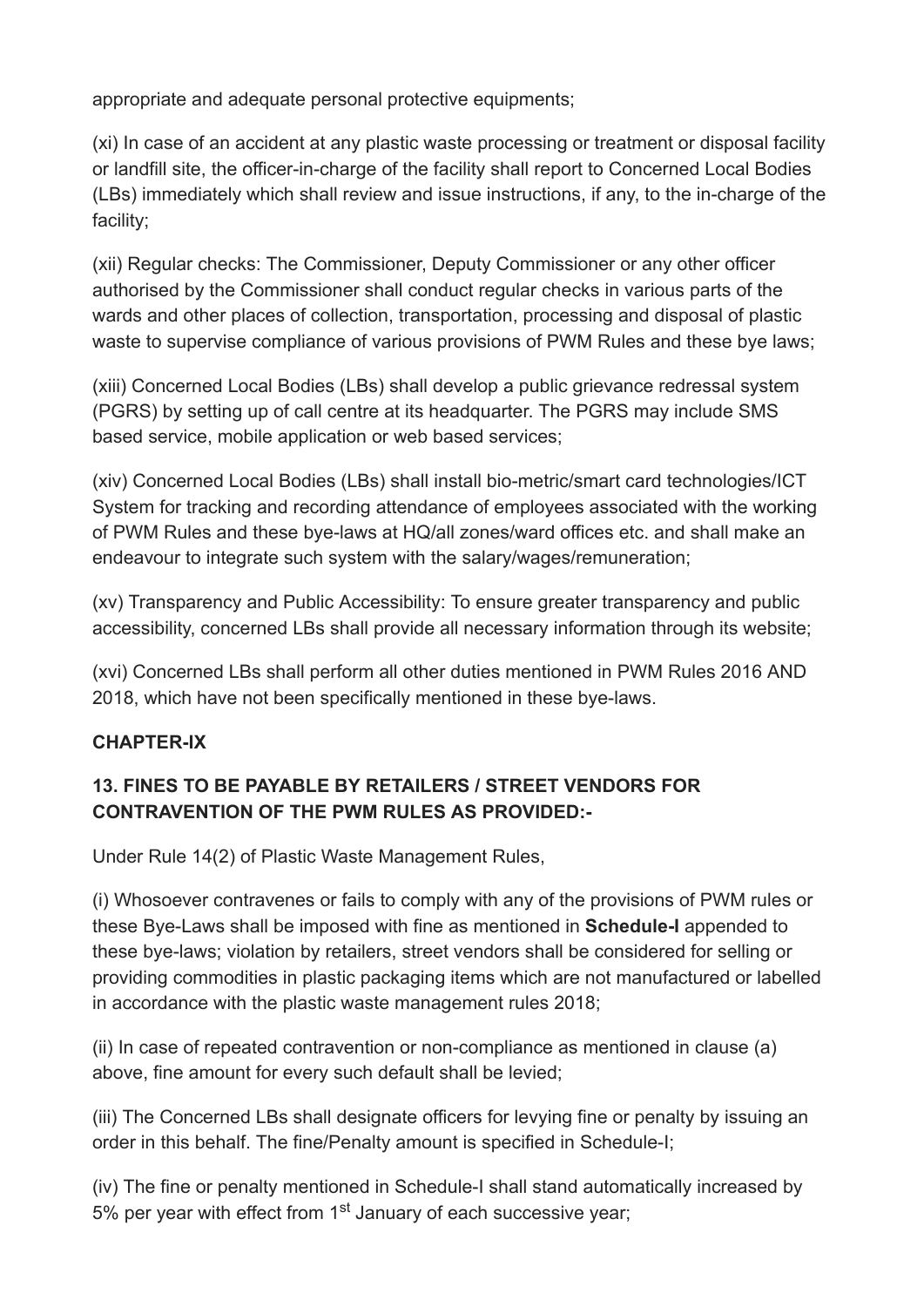(v) The fines/penalty shall be levied and collected by the authorized /notified special Municipal Magistrate or CMM of the concerned Local Bodies in case of non payment of fine/penalties at the spot;

### **CHAPTER-X**

### **14. RESPONSIBILITY OF PRODUCERS, IMPORTERS AND BRAND OWNERS:-**

i. It is necessary for producers, within a period of six months from the date of publication of these rules, to work out modalities for waste collection system based on Extended Producers Responsibility and involving State Urban Development, either individually or collectively, through their own distribution channel or through the concerned LB;

ii. It is necessary that the produce shall perform these work within a period of three months from the date of final publication of these bye-laws;

iii. It is necessary that no producer shall on and after the expiry of a period of Six Months from the date of final publication of these bye-laws in the Official Gazette manufacture or use any plastic or multilayered packaging for packaging of commodities ;

iv. It is necessary that every producer shall maintain a record of details of the person engaged in supply of plastic used as raw material to manufacture carry bags or plastic sheet or like or cover made of plastic sheet or multilayered packaging.

### **CHAPTER-XI**

### **SOCIAL AWARENESS AND PUBLIC EDUCATION**

### **15. Social Awareness and Public Education**

i. Awareness/ sensitization campaigns should be organised throughout the State/ UT through TV/ Radio etc. to discourage use of single-use plastic;

ii. All events organized or sponsored by the Govt. shall be free from single-use plastic products;

iii. Governments should try to invite eminent public personalities to serve as Brand Ambassador or in any other capacity in the campaign to discourage the use of single-use plastic;

iv. Attention should be focussed on creating awareness/sensitization in hotspots of plastic usage including tourist spots, religious spots, beaches, pilgrimage sites, schools colleges etc.;

v. Particular attentions should also be focused on students and young adults to inculcate a behavioural change in plastic usage. Changes in school curriculum should be introduced to discourage use of single-use plastics, promote use of plastic alternate materials like compostable products and promote source segregation.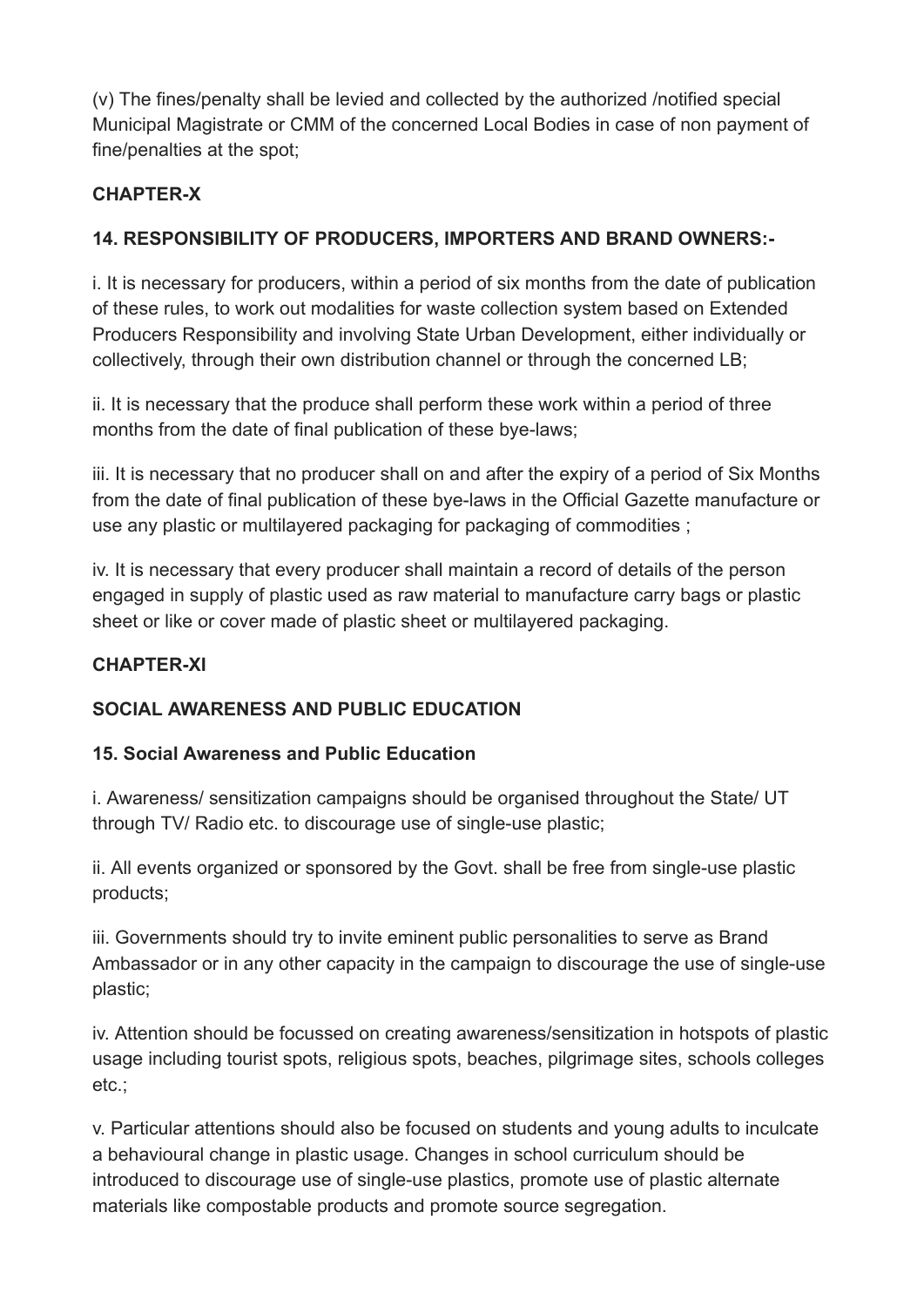#### **CHAPTER-XII**

#### **ACTION BY GOVERNMENT OFFICES**

#### **16. Use of Single-Use Plastic Products:**

Actions shall be taken in all Government/Private Offices, institutions/ colleges, universities, schools, cinema halls, malls, hotels, banquet halls, farm houses (conducting Social Functions), religious places, historical places, tourist places etc. for use of single use plastic products such as:

(i) Plastic carry bags/films/wrappings (<50 µm);

- (ii) Cups, plates, straw;
- (iii) Cutleries;
- (iv) Decorated plastic covers/packaging;
- (v) Plastic thermocol & disposables products;
- (vi) Water sachets and packed water bottles having capacity < 1 litre;

(vii) Plastic sachets used for storing/ purchasing/selling/ gutkha, tobacco & pan masala etc.

### **CHAPTER-XIII**

### **EXTENDED PRODUCER RESPONSIBILITY (EPR)**

Ministry of Environment Forest and Climate Change, is currently formulating a national framework for implementing EPR under Rule 9 of Plastic Waste Management Rules, 2016 and as amended in 2018. Under the proposed framework, modalities will be fixed for producers/brand owners and importers of plastic products for implementing the EPR framework, in consonance with State Urban Development Departments/Urban Local Bodies/Central Pollution Control Board/State Pollution Control Boards/Committees and other stakeholders involved in the plastic value chain. Central Pollution Control Board has published a Standard Operating Procedure (SOP) in March, 2021 for registration of producers, importers and brand owners (PIBOs) under Plastic Waste Management Rules, 2016 as amended, which has been put into operation by Delhi Pollution Control Committee (DPCC) for the present and till the implementation of EPR framework by Ministry of Environment, Forest and Climate Change, Govt. of India.

### **SCHEDULE-I FINE/PENALTY**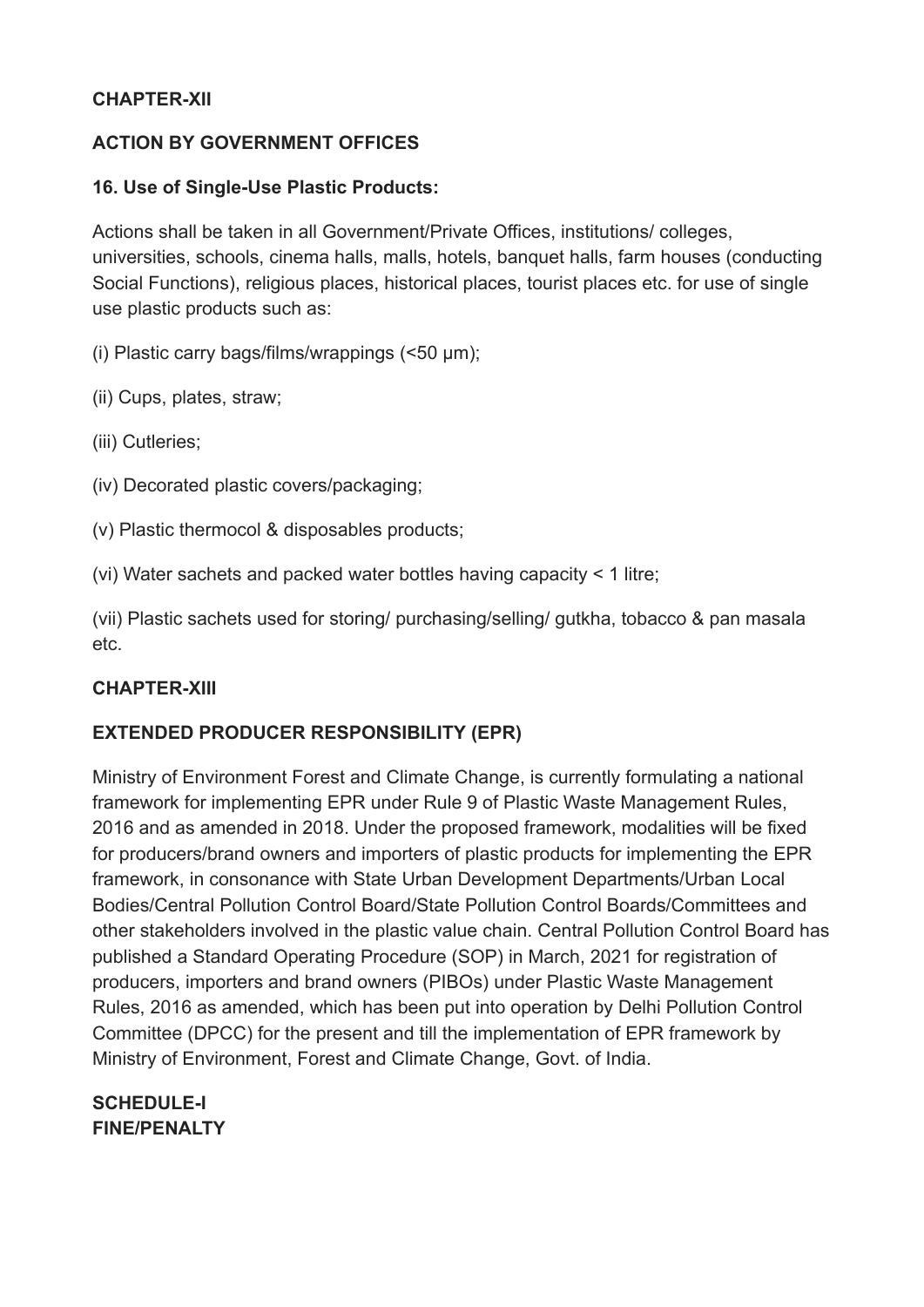| S.<br>No.      | <b>Rule/Bye-</b><br>Laws<br>No.                                 | <b>Offences</b>                                                                                                                                                            | <b>Applicable to</b>                                              | <b>Fine for</b><br>every<br>default<br>(in<br><b>Rupees)</b> |
|----------------|-----------------------------------------------------------------|----------------------------------------------------------------------------------------------------------------------------------------------------------------------------|-------------------------------------------------------------------|--------------------------------------------------------------|
| 1              | Rule 4 of<br>PWM (a to i).                                      | Failure to follow<br>the<br>Conditions                                                                                                                                     | Manufacturers,<br>producers, importers,<br>distributer            | 20000                                                        |
| $\overline{2}$ | Rule $6$ (g) of<br>PWM Rules.                                   | Open burning of plastic<br>waste                                                                                                                                           | Violator                                                          | 5000                                                         |
| 3              | Bye-Laws 7<br>$(a & b)$ of<br>PWM Rules.                        | Littering                                                                                                                                                                  | Offender                                                          | 1000                                                         |
| 4              | Rule 9 (1) of<br><b>PWM Rules</b><br>by respective<br>SPCB/PCC. | Failure to workout<br>modalities for waste<br>collection system as a part<br>of EPR in a period of<br>within six months from the<br>date of publication of these<br>rules. | Producers, importers<br>and Brand Owner                           | 50000                                                        |
| 5              | Rule $9(2)$ of<br><b>PWM Rules</b><br>CPCB/DPCC.                | Failure to collect the used<br>multi-layered plastic<br>sachet or pouches or<br>packing.                                                                                   | Producers, importers<br>and Brand Owner                           | 50000                                                        |
| 6              | Rule $9(3)$ of<br><b>PWM Rules</b><br>CPCB/DPCC.                | <b>Failure to manufactures</b><br>and use of non-recyclable<br>multilayered plastic if any<br>should be phased out in<br>two years                                         | Producers, importers,<br>Manufacturers, and<br><b>Brand Owner</b> | 30000                                                        |
| $\overline{7}$ | Rule $9(4)$ of<br><b>PWM Rules</b><br>CPCB/DPCC.                | Failure to apply for grant of<br>registration to DPCC<br>within three months                                                                                               | Producers, importers,<br>Manufacturers, and<br><b>Brand Owner</b> | 25000                                                        |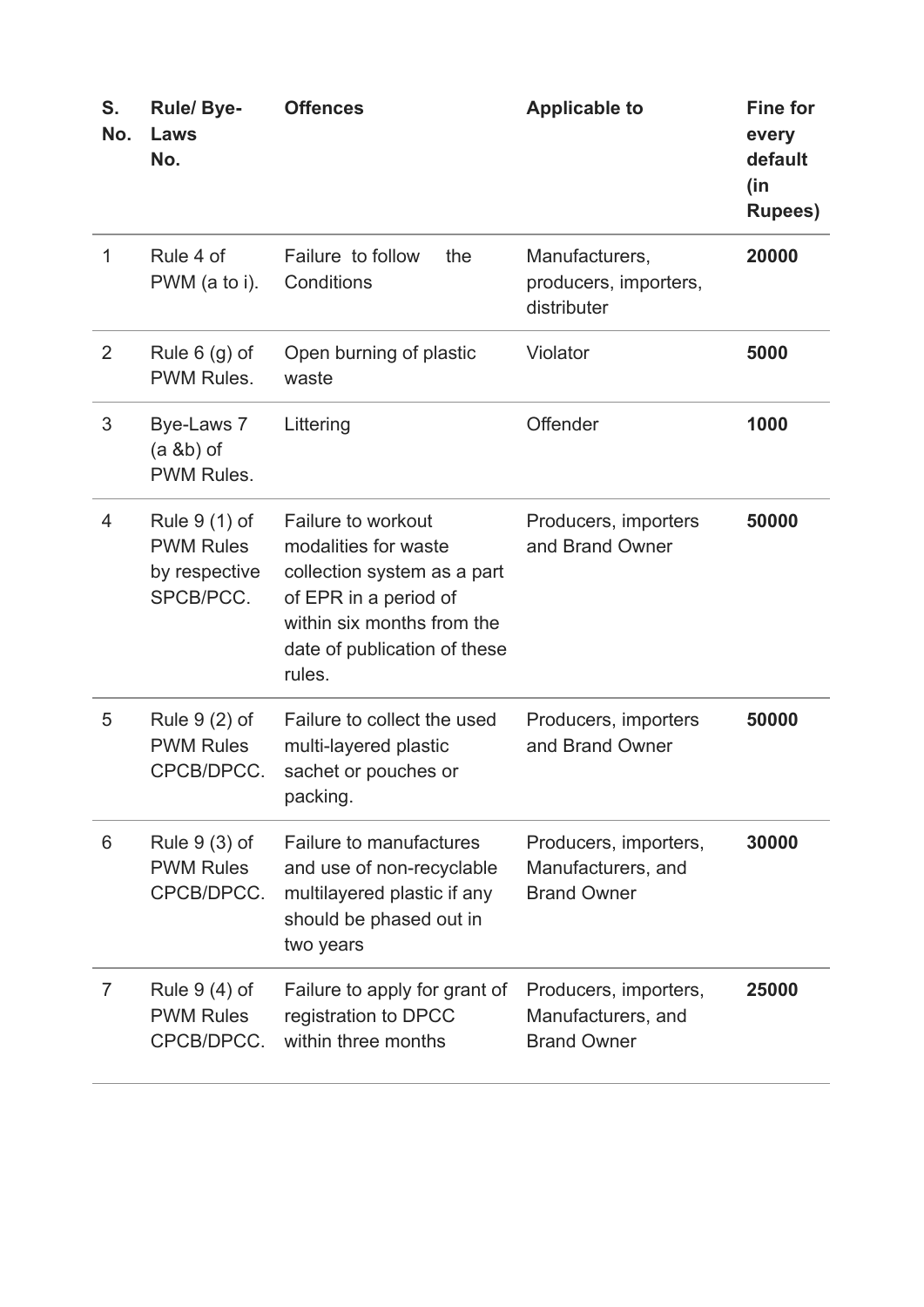| 8  | Rule 9 (5) of<br><b>PWM Rules</b><br>CPCB/DPCC.             | After expiring of period 6<br>months from the date of<br>publication of these rules,<br>no manufacturing or use of<br>any plastic or<br>multilayered packing of<br>commodities without<br>registration from DPCC.                           | Producers, importers,<br>Manufacturers, and<br><b>Brand Owner</b>  | 50000 |
|----|-------------------------------------------------------------|---------------------------------------------------------------------------------------------------------------------------------------------------------------------------------------------------------------------------------------------|--------------------------------------------------------------------|-------|
| 9  | Rule $9(6)$ of<br><b>PWM Rules</b><br>CPCB/DPCC.            | Failure to maintain a<br>record of details of the<br>person engaged in supply<br>of plastic used as raw<br>material to manufacture<br>carry bags or plastic sheet<br>or like or cover made or<br>plastic sheet or<br>multilayered packaging | Producers, importers,<br>Manufacturers, and<br><b>Brand Owner</b>  | 50000 |
| 10 | Rule 10 of<br><b>PWM</b><br>CPCB/DPCC.                      | Failure to comply with<br>Protocols of the Indian<br>Standards.                                                                                                                                                                             | Manufacturers,<br>producers, importers,<br>distributer,<br>persons | 10000 |
| 11 | Rule 11 (a),<br>$(b)$ , $(c)$ and 2<br>of PWM<br>CPCB/DPCC. | Failure to marking or<br>labelling on each plastic<br>carry bag and multilayered<br>packaging<br>printed in English as per<br>rules                                                                                                         | Producers, and<br>manufacturers                                    | 10000 |
| 12 | Rule 13 (1) of<br><b>PWM Rules</b><br>CPCB/DPCC.            | Failure to registration of<br>manufacture of carry bag<br>or recycle plastic bags or<br>multilayered packaging<br>with DPCC                                                                                                                 | Producers, recyclers<br>and manufacturers                          | 10000 |
| 13 | Rule 13 (2) of<br><b>PWM Rules</b><br>CPCB/DPCC.            | Failure to renewal of<br>registration of<br>manufacture of carry bag<br>or recycle plastic bags or<br>multilayered packaging<br>with DPCC                                                                                                   | Producers, recyclers<br>and manufacturers                          | 10000 |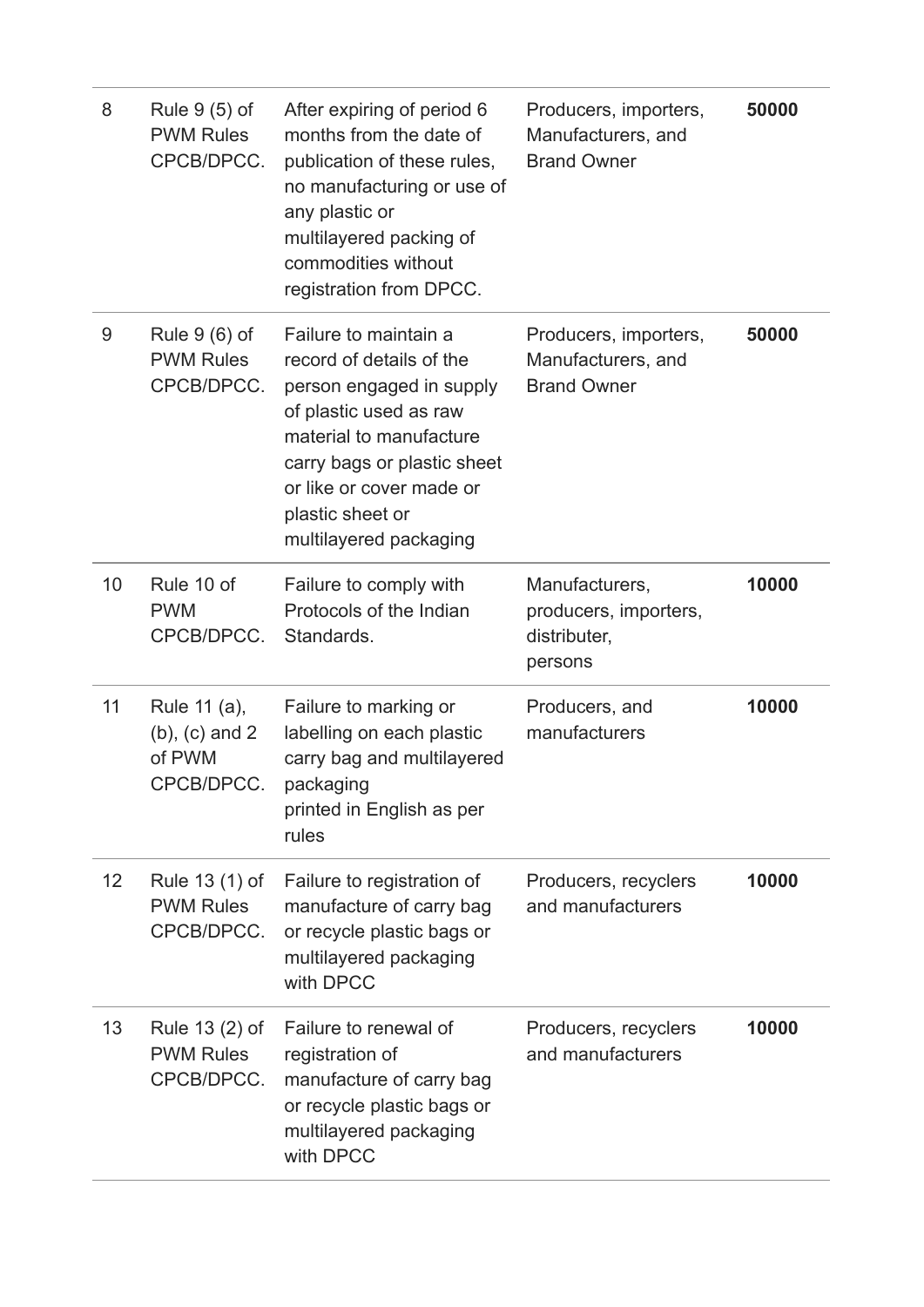| 14 | Rule 13 (3) of<br><b>PWM Rules</b><br>CPCB/DPCC.     | Failure to grant of<br>registration or renewal for<br>recycling of plastic waste<br>with DPCC                                                                                                                                                                                                                                                             | Recyclers or processors<br>of plastic waste                                                                                                                                                                                                                                                                                                                                       | 10000 |
|----|------------------------------------------------------|-----------------------------------------------------------------------------------------------------------------------------------------------------------------------------------------------------------------------------------------------------------------------------------------------------------------------------------------------------------|-----------------------------------------------------------------------------------------------------------------------------------------------------------------------------------------------------------------------------------------------------------------------------------------------------------------------------------------------------------------------------------|-------|
| 15 | Rule 13 (4) of<br><b>PWM Rules</b><br>CPCB/<br>DPCC. | Failure to grant of<br>registration or renewal for<br>used of plastic as raw<br>material with DPCC                                                                                                                                                                                                                                                        | Manufactures and<br>producer                                                                                                                                                                                                                                                                                                                                                      | 10000 |
| 16 | Rule 14 (1) of<br><b>PWM Rules</b><br><b>LBs</b>     | Failure to provide carry<br>bag or plastic sheet or<br>multilayered packaging<br>with labelled or marked                                                                                                                                                                                                                                                  | <b>Retailer or street</b><br>vendors                                                                                                                                                                                                                                                                                                                                              | 1000  |
| 17 | Rule 14 (2) of<br><b>PWM Rules</b><br><b>LBs</b>     | Failure to provide carry<br>bag or plastic sheet or<br>multilayered<br>packaging/covers made of<br>plastic sheets with<br>labelled/marked                                                                                                                                                                                                                 | <b>Retailer or street</b><br>vendors                                                                                                                                                                                                                                                                                                                                              | 1000  |
| 18 | Rule 17 of<br><b>PWM Rules</b><br><b>DPCC/LBs</b>    | Failure in submitting<br>Annual Reports to the<br><b>LBOD</b> concerned under<br>intimation to DPCC by 30 <sup>th</sup><br>April, of every year                                                                                                                                                                                                           | Producers, recyclers<br>and manufacturers                                                                                                                                                                                                                                                                                                                                         | 10000 |
| 19 | MoEF&CC<br><b>Guidelines</b>                         | 1) Ban on single use<br>plastic products in all<br>Government/ private office,<br>institutions/colleges,<br>universities, schools,<br>cinema halls, malls, hotels,<br>banquet halls, farm<br>houses (conducting social<br>functions),<br>religious/historical/ tourist<br>places, picnic spots,<br>social/ marriage/religious<br>events on public places; | Plastic items such as<br>carry bags <50µm,<br>cups, plates, straw,<br>cutlery, plastic<br>thermocol &<br>disposables pproducts,<br>decorative plastic<br>covers/packaging,<br>plastic sachets used for<br>storing/ packing/selling<br>gutkha, tobacco & pan<br>masala, drinking water<br>sachets (any size) and<br>packed water bottles<br>having capacity<br><1(ONE) litre, etc. | 50000 |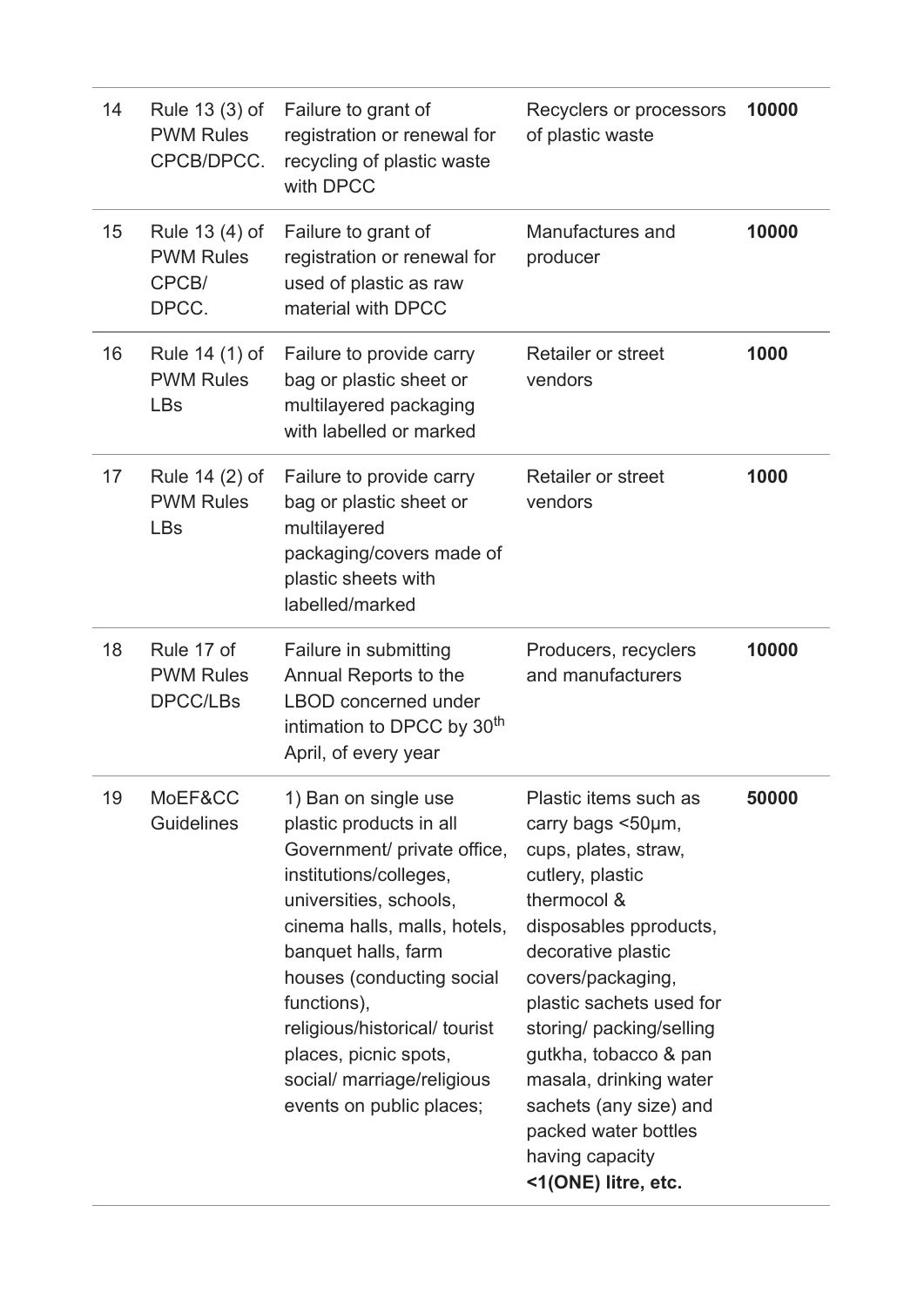2) Shop establishments, open markets, Street vendors/hawkers, etc.

By Order and in the Name of Lt. Governor of National Capital Territory of Delhi,

ANIL KUMAR, Dy. Director (LB)

#### **[Download Draft Delhi Plastic Waste Management Bye-laws, 2021](https://taxguru.in/wp-content/uploads/2021/08/Draft-Delhi-Plastic-Waste-Management-Bye-laws-2021.pdf)**

Tags: [government notification](https://taxguru.in/tag/government-notification/) Kindly Refer to [Privacy Policy](https://taxguru.in/privacy-policy/) & [Complete Terms of Use and Disclaimer](https://taxguru.in/finance/disclaimer-for-www-taxguru-in.html).

#### **Author Bio**



**Name**: [CS Rakesh Singh](https://taxguru.in/author/tocsrakesh_8060/) **Qualification**: CS

**Company**: Financial Software & Systems P Ltd

**Location**: New Delhi, Delhi, India

**Member Since**: 18 Aug 2021 | **Total Posts**: [3](https://taxguru.in/author/tocsrakesh_8060/)

[View Full Profile](https://taxguru.in/author/tocsrakesh_8060/)

#### **My Published Posts**

[NCLT directs ArcelorMitta to pay Rs. 1300 crores to SREI Infrastructure](https://taxguru.in/corporate-law/nclt-directs-arcelormitta-pay-rs-1300-crores-srei-infrastructure.html) [Analysis of Venus Recruiters Pvt Ltd Vs Union of India \(Delhi High Court\)](https://taxguru.in/corporate-law/analysis-venus-recruiters-pvt-ltd-vs-union-india-delhi-high-court.html)

[View More Published Posts](https://taxguru.in/author/tocsrakesh_8060/)

### **More Under [Corporate Law](https://taxguru.in/category/corporate-law/)**

« **[Previous Article](https://taxguru.in/company-law/ways-ngos-csr-funds-projects.html)**

**5000**